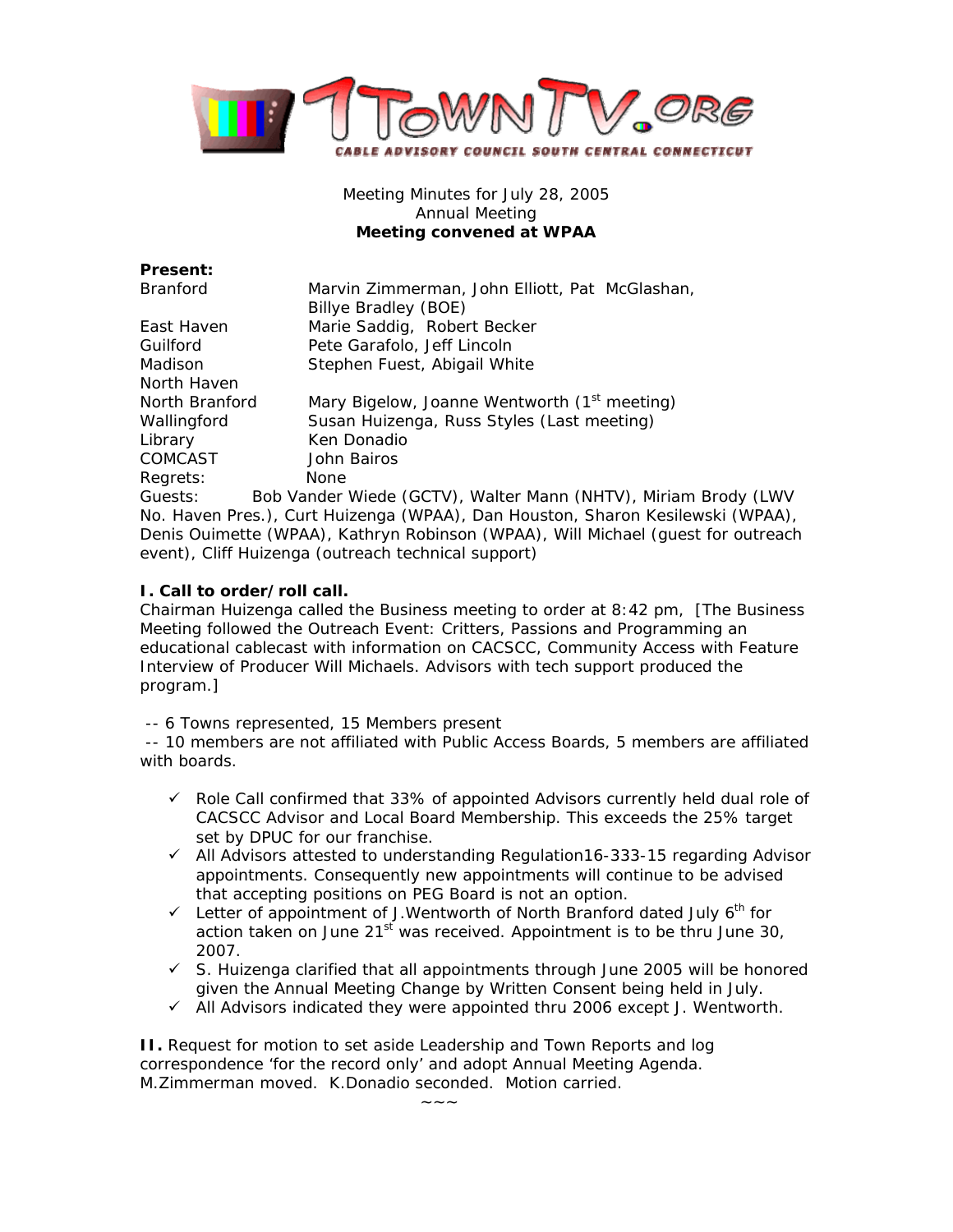## **AGENDA Proposed/Adopted**

Comcast Report

Annual Meeting Business

Budget: Review

Docket Status: 05-07-09

Nominations Review:

Call for Motions:

Is there a 'no confidence' motion?

Is there a motion 'to establish a slate from nominations from the floor with the intent to move the slate as a whole, such that contests for a single office will be resolved prior to moving the slate.'

Call for nominations of officers:

 1 minute per nominee to speak to assembled Vote on any dual nominations Call for Motion to move slate Election of Officers

Special 'planned' business

**No Branford** Community Access  $(1<sup>st</sup>$  to determine impact on Insurance – 10 min)

**Insurance Committee** Update: Report

Welcome Public Comments on Insurance from Access Groups in attendance Motion to adopt Insurance Resolution:

**Budget**: Call for Amendments as informed by Special Business, if needed Motion to Adopt Budget

Unplanned' business added to agenda by consent Public Comments Adjourn

 **##** 

**III. COMCAST Report.** John Bairos Reporting:

The new tentative dates for Branford /Statewide Channel Line-up realignment is September 7, 2005. Approximately one week later new channels will be added. Customers will receive 30 days written notice. S.Huizenga asked if PEG Channels were relocated in other franchises. The question was challenged as to its purpose as PEG in our franchise were not to be changed. The question was described as informational and connected to participating in ACM-CT Chapter discussions. J. Bairos indicated that PEG channels would be compensated for transition disruption.

**III. Budget Review**. P. Garafolo Reporting:

Written copy of proposed budget distributed for review. (refer to Budget 2005-6 Document)

## **IV. Docket Status: 05-07-09**

Chairman's inquiry on behalf of CACSCC regarding interpretation of Advisory Council State Regulations became Docket 05-07-09. The inquiry requested a clarification of 16-333-25 regarding Advisor Compensation and PEGs. The intent is to clarify what, if any compensation an Advisor can accept related to Community Access responsibilities/service. The regulation uses the term 'paid employee'. All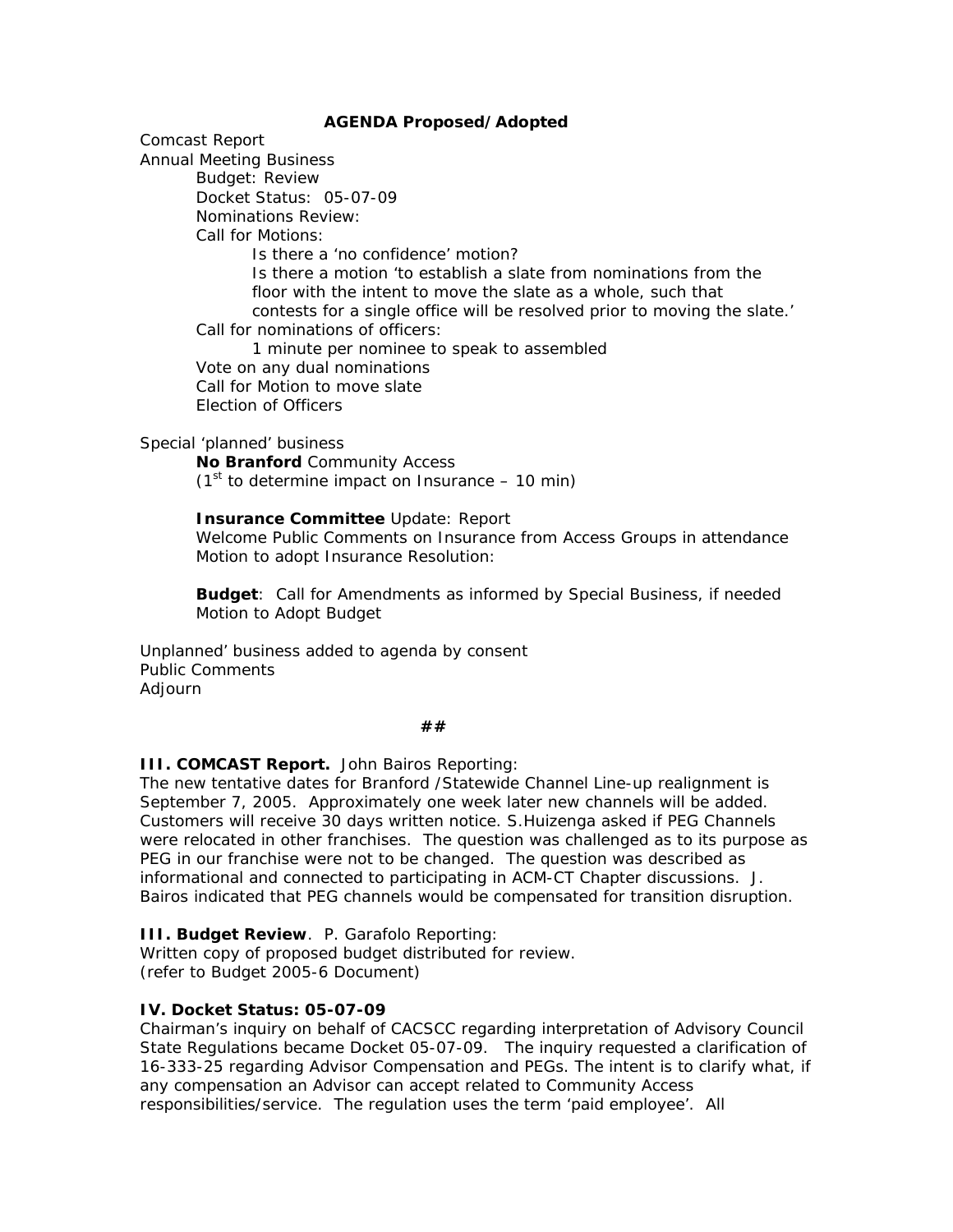'interested persons' in any Franchise have the ability to respond in writing to the Docket. S. Huizenga clarified that she submitted the declaratory request acting for the best interests of the CACSCC and in performance of V. Chairman duties. Prior to submitting the inquiry all advisors were notified of various interpretations and the need for clarification. No Advisor responded that clarification was not needed. In fact responses confirmed lack of consensus. J. Wentworth, not a party to all correspondence related to the docket inquiry, objected to the request being docketed as a CACSCC Request. M. Saddig responded that she felt it was a good idea that this request was made as there has been a lack of clarification on this issue over the years and controversy as a result. P.Garafolo responded that he agrees there are times the chairwoman must be able to act without a vote so long as members are kept apprised, as happened in this case. S.Huizenga clarified that this action was taken in much the same manner as other Advisory Council investigative action: questions being asked of respective parties and authorities. If all actions of the Chairman on behalf of the organization required a vote, what action could be pursued given the council is only required to meet 6 times a year.

Next Steps: Provide Docket questions to Advisors on 7TownTV Web site. Prepare CACSCC response for consideration by the body at next meeting.

## **V. Nominations Review:**

Clarification regarding eligibility of N.Lappie for tonight's meeting was provided: Given the Annual Meeting was moved to July any Advisor appointed thru June 2005 would not be disenfranchised. The decision to replace Nancy effective June was a decision to be made by the Advisor and appointing authority.

M.Bigelow of the Nominations Committee chose to speak to the review process. She clarified that the full Nominating Committee was not able to meet. She stated that she only received responses from three people with regards to serving on the Board. Responses were received from P.Garafolo, S.Fuest and M.Zimmerman. M.Saddig of the Nominations Committee clarified that she had extensive contact with N.Lappie as chairperson of the committee. She reported that no meeting was scheduled and that she was informed by N. Lappie, that she and M. Bigelow were dissatisfied with the chairwoman and that this was communicated by the membership. A complete slate was not entered into the record by the Nominating Committee. A partial slat was received after the notice to Advisors that no slate was prepared for June Meeting. M. Bigelow indicated that a Majority Report was submitted. S. Huizenga shared that their was an unacknowledged response to her expressed interest to continue to serve. Conclusion: There is no slate before the council for election action

Chairwoman S. Huizenga entertained a motion for a 'no confidence' per the adopted agenda. M. Bigelow expressed that it was not a Nomination related action to be entertained per Roberts Rules of Order which she had confirmed govern our proceedings. S. Huizenga proceeded per the 'approved agenda' to call for a motion. No such motion was made.

J.Bairos suggested that a temporary chair could be appointed for the purpose of elections. There was no clearly better facilitation option so business continued.

Chairwoman Huizenga asked for input as to how to conduct nominations. Suggestions were to nominate for one office at a time. The floor was opened for nominations.

I. Secretary Nominations: S.Huizenga clarified the role and responsibilities of the position including reference to each position's duties being outlined in